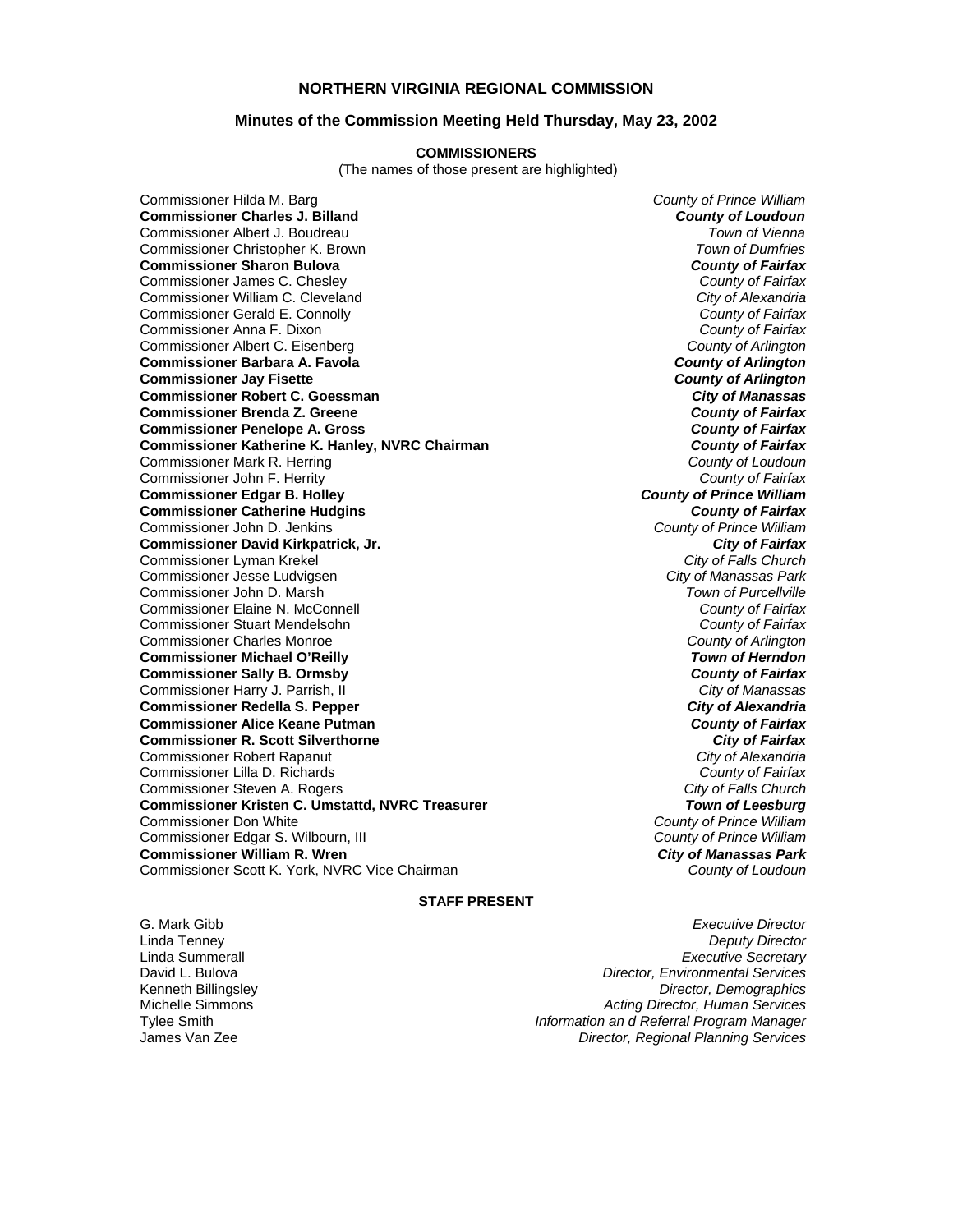#### **GUEST PRESENT**

*The Hon. Ruth Griggs Prince William Board of County Supervisors* 

CALL TO ORDER Chairman Hanley called the meeting to order at 8:03 p.m.

PLEDGE OF

- ALLEGIANCE The Pledge of Allegiance was recited by all present.
- ROLL CALL The roll was called and all members present or absent were noted for the record.

Chairman Hanley offered congratulations to the Commissioners who won re-election:

Al Boudreau, Vienna Town Council Jim Chesley, Mayor, Town of Clifton Michael O'Reilly, Herndon Town Council Scott Silverthorne, Fairfax City Council

Chairman Hanley also offered congratulations to Kristen Umstattd for being elected Mayor for the Town of Leesburg.

MINUTES Commissioner Wren moved approval of the minutes of the April 25, 2002, meeting of the Commission. The motion was seconded and carried, with Commissioners Hudgins, Silverthorne and Hanley abstaining.

CONSENT AGENDA Commissioner Pepper moved approval of the consent agenda, consisting of the items below. The motion was seconded and unanimously carried.

- A. Financial Reports for April 2002
- B. Resolution No. P02-29: First Amendment to the FY 2002 Budget
- C. Resolution No. P02-31: Annual General Adjustment for Employees of the Commission for FY 2003
- D. Resolution No. P02-32: Amendment of Mileage Reimbursement Rate for Use of Personal Automobiles in Connection with Commission Business
- E. Resolution No. P02-33: Authorization to Respond to a Pending Information and Referral **Contract**

EXECUTIVE DIRECTOR'S REPORT

- A. Mr. Gibb pointed out the material included in the meeting package.
- B. Mr. Gibb reported that the American Society of Pubic Administration, Northern Virginia Chapter, has awarded NVRC its 2002 Public Service Award for the Northern Virginia emergency preparedness brochure.
- C. Mr. Gibb announced that the Virginia Association of Planning District Commissions (VAPDC) will hold its annual summer conference July 18-20 at Virginia Beach. Governor Warner has been invited. Health and Human Resources Secretary Jane Woods and Transportation Secretary Whit Clements will speak. Conference sessions include tax reform, transportation, and homeland security. Commissioners interested in attending this conference should contact Mr. Gibb.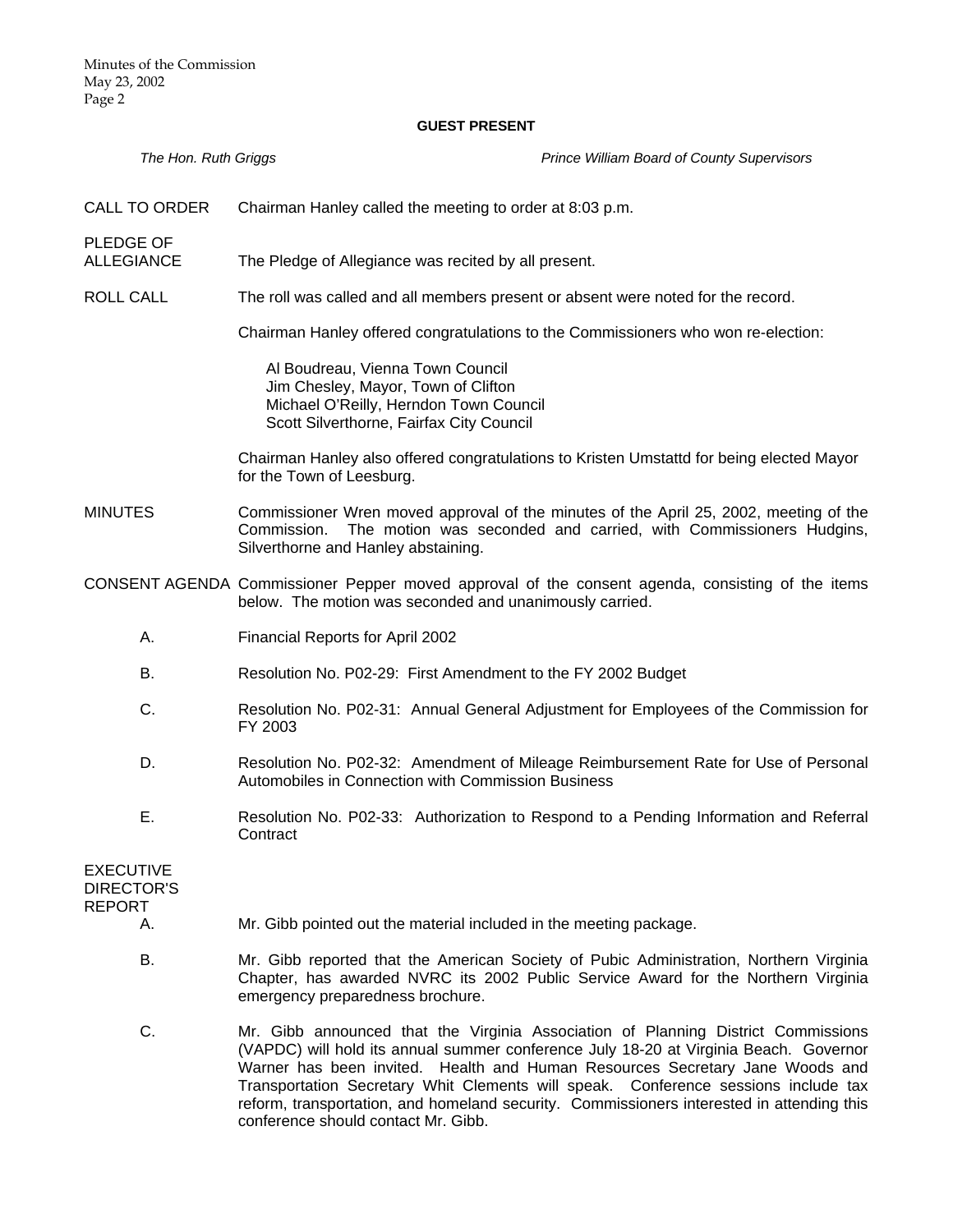Minutes of the Commission May 23, 2002 Page 3

> D. Due to technical difficulties, the Fairfax County Information Kiosk presentation will be made at the Commission's June meeting.

> > Chairman Hanley added that the kiosk contains information on several Northern Virginia jurisdictions as well as NVRC.

NOMINATING **COMMITTEE** 

REPORT The Nominating Committee's report was distributed. Commissioner Bulova, Chairman of the Nominating Committee, reported that the committee met on May 14 and presents the following slate of officers for election for FY 2003:

| Chairman      | Scott K. York       | Loudoun County          |
|---------------|---------------------|-------------------------|
| Vice Chairman | Kristen C. Umstattd | Town of Leesburg        |
| Treasurer     | Barbara Favola      | <b>Arlington County</b> |

 Commissioner Bulova reminded the members that election takes place at the Commission's June 27 meeting.

 Chairman Hanley asked for other nominations. Hearing none, Commissioner Greene moved that nominations be closed. The motion was seconded and carried unanimously.

# **RESOLUTION**

NO. P02-30 Authorization to Submit a Proposal for the Development of TMDLs for Licking Run and Cedar Run, and to Submit a Proposal for the Development of a TMDL Implementation Plan for Four Mile Run, to the Department of Environmental Quality

> Commissioner Pepper reported that the Department of Environmental Quality has invited NVRC to submit a grant proposal to develop Total Maximum Daily Loads (TMDLs) for the Licking Run and Cedar Run tributaries to the Occoquan Reservoir. Additionally, Resolution No. P02-30 authorizes NVRC's Executive Director to submit a grant proposal for the Four Mile Run TMDL Implementation Plan.

> Commissioner Pepper moved adoption of Resolution No. P02-30. The motion was seconded and carried unanimously.

**COMMITTEE** REPORTS *Human and Community* 

*Services* Commissioner Favola reported that Blue Cross Blue Shield is considering conversion to for-profit status. This involves Blue Cross Blue Shield in the District of Columbia, Maryland, Delaware, and Northern Virginia. However, the Virginia Insurance Commission has stated it does not have a legal role.

> The Human and Community Services Committee feels there should be some representation at the table for Northern Virginia and wonders if NVRC should send a letter to the Virginia Insurance Commission or to the Secretary of Health and Human Resources, asking how the Governor will insure the interests of Virginians.

> Commissioner Greene reported that a public comment session was held last night and another will be held next week. George Barker of the Northern Virginia Health Systems Agency (HSA) and Sue Rowland are monitoring this, but there does not seem to be a systematic way of insuring that Virginia's residents will be heard.

> Chairman Hanley suggested that NVRC ask the HSA keep the Human and Community Services Committee informed.